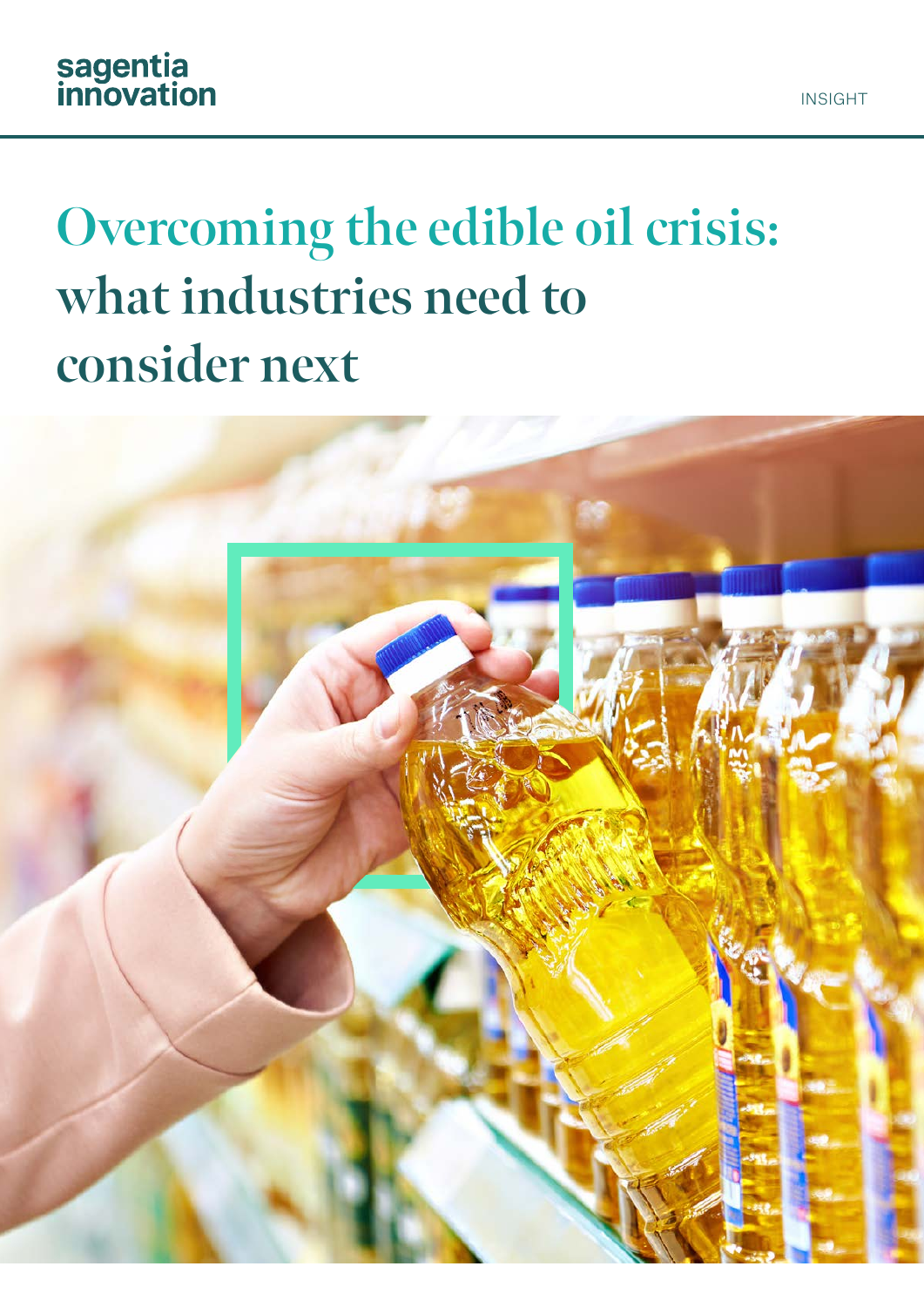**Replacing fats in food formulations has been a technical and scientific challenge for decades. Whether driven by commodity prices, sustainability, functionality, health or clean labelling, understanding the science underpinning the formulation and the impact of reformulation on both processing and consumer perception is key.**

Currently, due to the Ukraine-Russia conflict, the world is facing a major supply chain shortage of different products, including petroleum and gas. One of the biggest shortages is in sunflower oil as Ukraine and Russia are the two top suppliers to Europe. The conflict has brought some unique challenges for the food industry to the fore that require immediate solutions.



In the UK, consumers have been made aware that some food products labelled as "containing sunflower oil" may really contain refined rapeseed oil, according to the Food Standards Agency and Food Standards Scotland<sup>3</sup>.

Sunflower oil, derived from the seeds of sunflowers, is widely used in cooking, emulsions and sauces, and in the manufacture of fat-based spreads. It is mainly composed of polyunsaturated linoleic acid and monounsaturated oleic acid, the proportion of which can be controlled through careful cultivation and post-harvest processing. Sunflower oil is favoured over other edible oils due to its neutral taste profile and its high content of vitamin E, which has a role as an important antioxidant and protector of cells from age-related damage, bloodstream, and body tissues<sup>4</sup>.

Whilst palm oil is disliked due to consumer concerns about deforestation and its sustainable impact 1 , it's the worldwide major oil product and it's also facing disruption, with the Indonesian government intending to ban the exports of palm oil in order to assure the supply of food supplies at home 2 .

Snack manufacturers opt for sunflower oil due to its ability support shelf life and to impart suitable properties to food products due to its low content of saturated fat, high smoke point and neutral flavour, at a comparatively lower cost compared to other edible oils, such as olive oil and rapeseed.

An immediate challenge is therefore to develop safe alternatives to sunflower oil that can be used as like-for-like replacements in food products. Understanding the deep science associated with its functional and nutritional properties, will be key to enabling food manufacturers to quickly respond and future proof their organisations against further market disruptions.

There are a myriad of options that could be considered, and Sagentia Innovation is helping companies select the most appropriate option for their specific application. We know that each formulation is unique; however we believe there are three main characteristics that need to be assessed when choosing a replacement; flavour, saturation<sup>5</sup> and smoke point. The smoke point is particularly important because it is an indicator of the breakdown and deterioration of the lipid.

Rapeseed oil – Canola - is of particular interest since it is unsaturated and high in monounsaturated fat. It's also high in Vitamin E and omega 3, 6, and 9 fats, which are beneficial to brain, heart, and joint health, and it's been recommended by the British Heart Foundation for cooking use. 6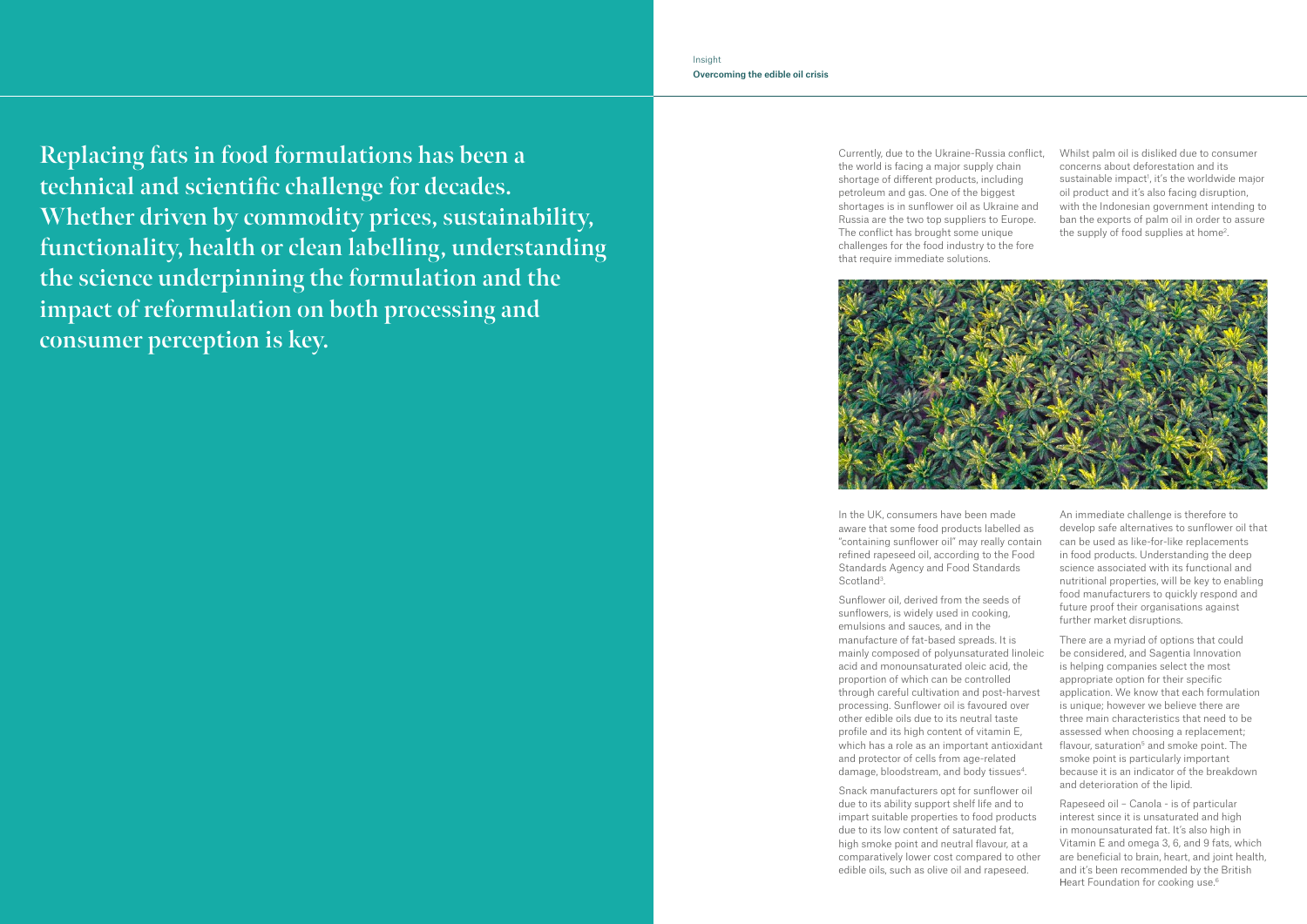

## Sagentia Innovation's view of potential alternatives to sunflower oil



## Production of major vegetable oils worldwide

"Understanding the deep science associated with sunflower oil's functional and nutritional properties, **will be key to enabling food manufacturers to quickly respond and future proof their organisations against further market disruptions."**



Ref: [Cooking Oil Market Size, Forecast and Growth Trends \[2028\] \(fortunebusinessinsights.com\)](https://www.fortunebusinessinsights.com/cooking-oil-market-106391)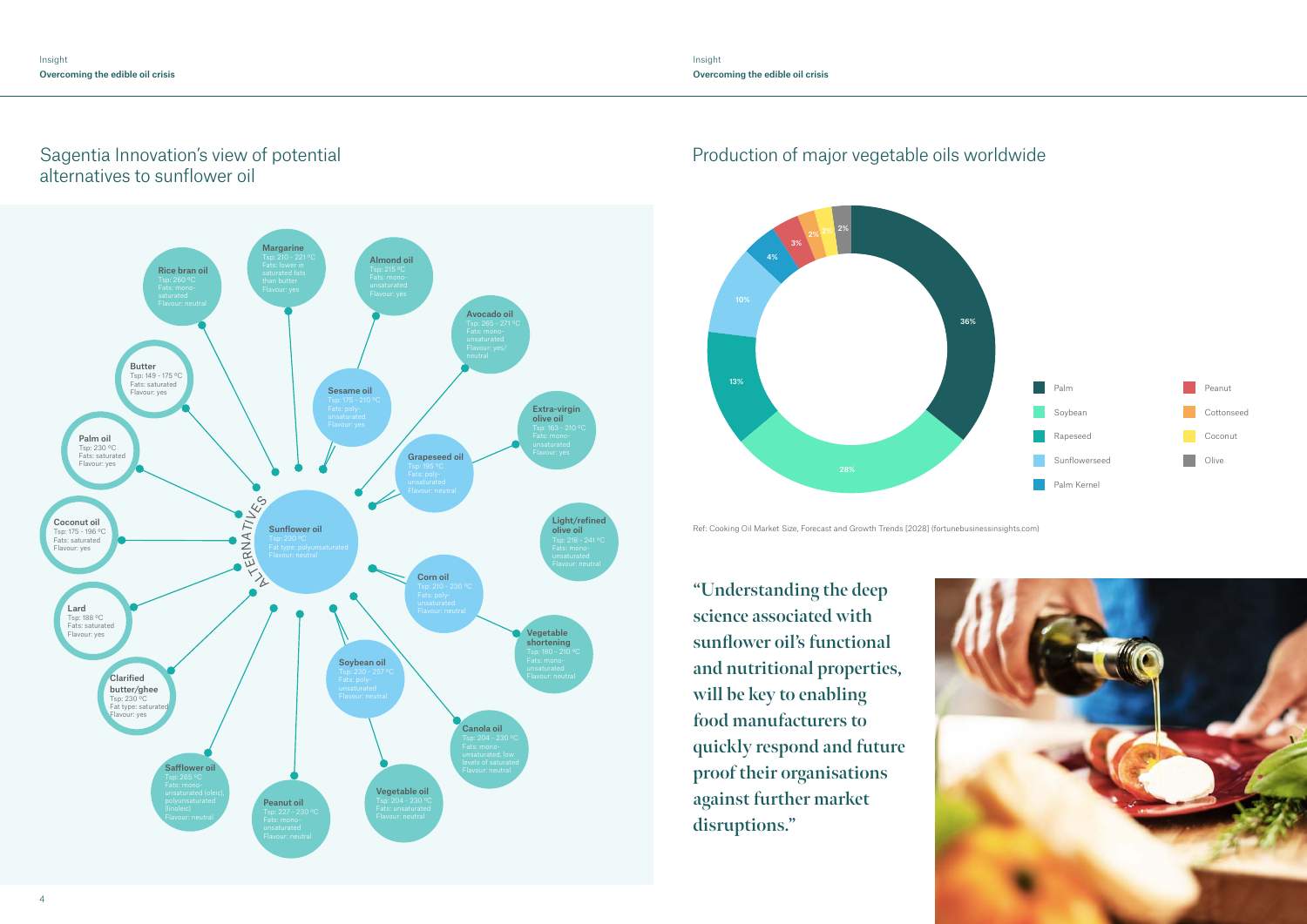## Best alternative solutions, based on smoke point, saturation, flavour and lack of allergenicity, for key applications

## Reformulation considerations

A last consideration is non-lipid solutions. Exploration of oil replacements from an ingredient point of view could lead to hydrocolloids, gels and even protein / fibre systems, and from a technology stand point, frying could be replaced with baking or other novel technologies such as n-Bread<sup>7</sup>.

For those formulations in which an additional flavour can be included in or easily disguised, companies can also explore other alternatives, such as avocado oil.

For those products where allergens are built in within the formulation, then soy, sesame and almond oil can be considered.

| <b>Edible Oil</b>       | <b>Bakery and</b><br><b>Confectionery</b>                                                                                                     | <b>Snacks</b>                                                                                                                      | <b>Petfood</b>                                                                                                                                                                                              |
|-------------------------|-----------------------------------------------------------------------------------------------------------------------------------------------|------------------------------------------------------------------------------------------------------------------------------------|-------------------------------------------------------------------------------------------------------------------------------------------------------------------------------------------------------------|
| Oil function            | Flavour and moisture<br>to baked goods-<br>Presence of oils<br>improve texture/<br>mouthfeel by<br>conferring elasticity.                     | High oleic oils<br>(monounsaturated)<br>offer high stability,<br>clean flavour, longer<br>shelf life, and superior<br>performance. | Vegetable oils in<br>peanut and corn<br>products, should<br>be avoided due to<br>allergenicity. Lards<br>of animal origin are<br>unhealthy and contain<br>high sodium, therefore<br>should also be avoided. |
| Oil use<br>restrictions | The smoke point of the<br>oil should be > 200 °C<br>Fat quality is crucial as<br>it can result in rancidity<br>and loss nutritional<br>value. | The smoke point of the<br>oil should be > 200 °C                                                                                   | The smoke point of the<br>oil should be > 130 °C                                                                                                                                                            |
| Safflower oil           |                                                                                                                                               |                                                                                                                                    |                                                                                                                                                                                                             |
| Rice bran oil           |                                                                                                                                               |                                                                                                                                    |                                                                                                                                                                                                             |
| Corn oil                |                                                                                                                                               | Should be used in<br>lower amounts due to<br>its saturation                                                                        |                                                                                                                                                                                                             |
| Olive oil               | Should be refined<br>or light to not be<br>flavoured                                                                                          |                                                                                                                                    |                                                                                                                                                                                                             |
| Grapeseed oil           |                                                                                                                                               | Its smoking point is<br>lower than 200 °C                                                                                          |                                                                                                                                                                                                             |
| Canola oil              |                                                                                                                                               |                                                                                                                                    |                                                                                                                                                                                                             |

### Label check and regulations i.e.

- How can this ingredient be used?
- Where can the ingredient be used?
- Is there a claim to be added?

### Processing

- Will the product' physicochemical parameters be modified?
- How might this impact dosage level and processing?

### **Sustainability**

- How much more/less sustainable is this new formulation, ingredient, process and how does it impact on waste streams?

- Supply chain
- What are the unit economics?
- Is there a sustained supply and how susceptible is it to future disruptions?

### **Nutrition**

- How will the nutritional profile change?

### **Sensory**

- How will the replacement impact mouthfeel and consumer perception?

## How Sagentia Innovation can help

As mentioned in our [R&D Acceleration white](https://www.sagentiainnovation.com/insights/rd-acceleration/)  [paper,](https://www.sagentiainnovation.com/insights/rd-acceleration/) it's usually tempting to rush right into the lab and start prototyping when beginning a new product development (NPD) initiative. There may be some benefits in doing so, such as familiarising the R&D team with some of the issues connected with specific components and processing methods before establishing a more concentrated experimental strategy. However, this tactic typically falls short of making tangible progress outside of fortuitous findings. Rather than developing breakthrough solutions, teams are more likely to swiftly prototype processes, ingredients, and recipes that are similar to what is already known.

We can help you with our thorough structured approach to R&D: we begin by understanding your product innovation objectives, we tailor a streamlined experimental program based on our understanding of the key challenges and then we leverage our deep science and technology expertise, in order to identify the right solution to deliver a successful outcom.e



Once the right oil alternative has been identified, a number of additional key considerations need to be taken into account, as follows:

**"We can help you with our thorough structured approach to R&D."**

- 
-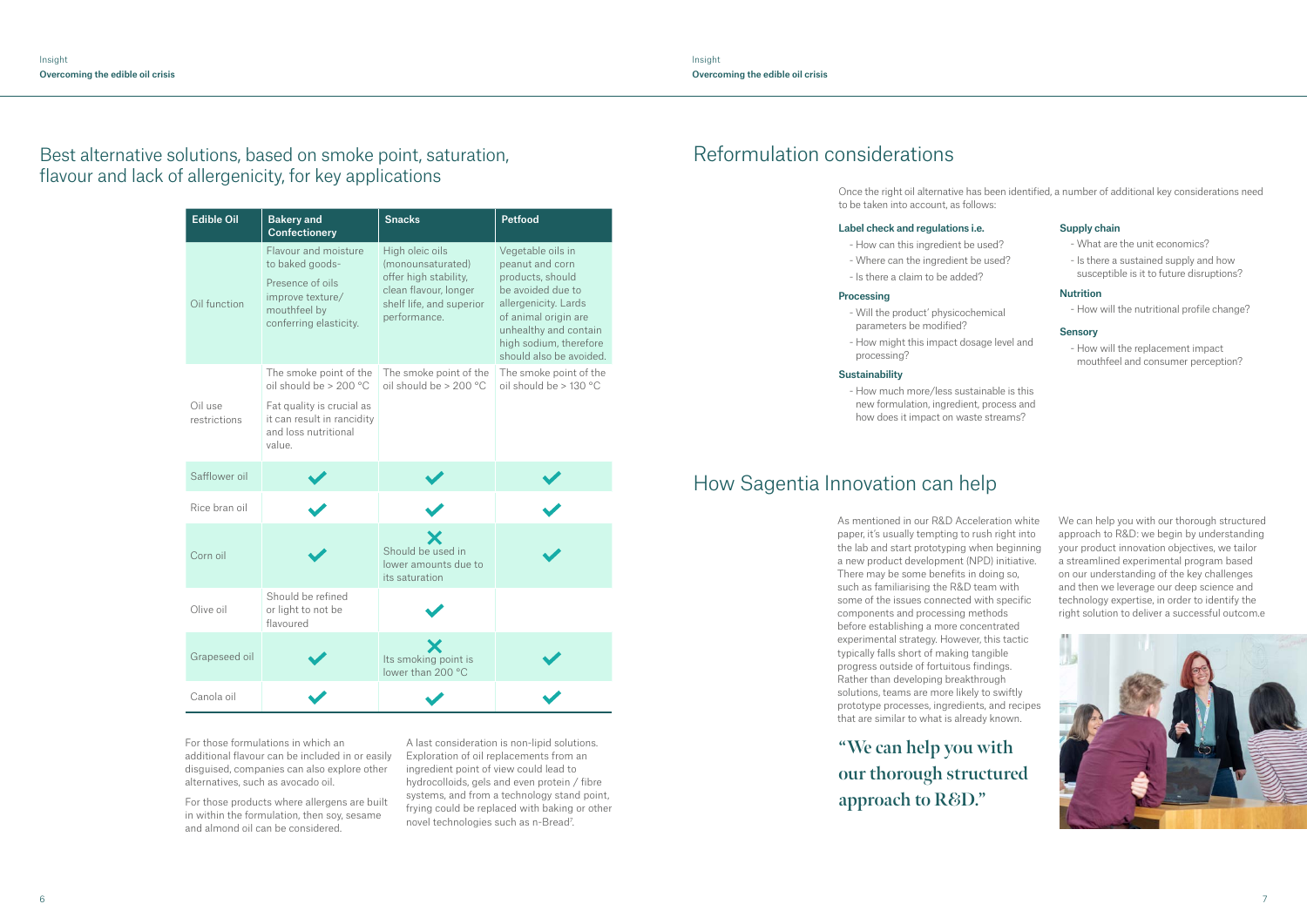## Success case study

Our client, a global manufacturing company, was interested in growing its ingredient supply chain network, focusing on alternative texture enhancing ingredients, which would improve its strategic position in the market.

Using a phased approach, Sagentia Innovation developed an understanding of the functionality of the ingredient within the specific matrix. We conducted a thorough review of the academic literature, identified and interviewed suppliers and sourced samples. We then applied a set of criteria to select ingredients to take forward for further evaluation and experimentally validate the functionality of the ingredients against the product specification.

By developing an understanding of the science underpinning the ingredient functionality and combining our advisory skillsets and lab testing development capabilities, we were able to recommend a set of high performing alternative ingredients with a very high functionality and matching specification to meet the product criteria. This enabled our client to grow their supply network and reduce their costs with solutions ranging between 20% and 30% cheaper.

## **"This enabled our client to grow their supply network and reduce their costs with solutions ranging between 20% and 30% cheaper."**



- 1. <https://www.wwf.org.uk/updates/8-things-know-about-palm-oil>
- 2. [Indonesia bans palm oil exports as global food inflation spikes | Reuters](https://www.reuters.com/world/asia-pacific/indonesia-ban-palm-oil-exports-shore-up-supply-soyoil-futures-surge-2022-04-22/)
- 3. [FSA and FSS advise consumers on substitution of ingredients in certain food products to avoid food](https://www.food.gov.uk/news-alerts/news/fsa-and-fss-advise-consumers-on-substitution-of-ingredients-in-certain-food-products-to-avoid-food-supply-disruption)  [supply disruption | Food Standards Agency](https://www.food.gov.uk/news-alerts/news/fsa-and-fss-advise-consumers-on-substitution-of-ingredients-in-certain-food-products-to-avoid-food-supply-disruption)
- 4. Vegetable Oils: Dietary Importance", S.C.Savva, A.Kafatos , Encyclopedia of Food and Health 2016, Pages 365-372 [\(https://doi.org/10.1016/B978-0-12-384947-2.00709-1\)](https://www.sciencedirect.com/science/article/pii/B9780123849472007091?via%3Dihub)
- 5. [Which cooking oil is the healthiest? BBC Future](https://www.bbc.com/future/article/20200903-which-cooking-oil-is-the-healthiest)
- 
- 6. [What's the best oil to use for cooking? BBC Food](https://www.bbc.co.uk/food/articles/best_oils)



been bringing breakthrough technologies, ingredients, materials, processes, and products to market for our clients, across

multiple industries

We accelerate innovation for clients by leveraging our knowledge to develop new solutions grounded on scientific principles. Our teams can help you expedite your own R&D processes by evaluating your R&D platforms and key performance metrics against industry leaders, d eveloping a predictive modelling tool that links ingredients to sensory outpu ts, or designing

a digital manufacturing tool.

### This insight paper was authored by:

Barbara Claro (PhD in Biophysics) Maria Spinetta (Food Engineer) Eileen Buttimer (PhD in Biochemistry, MBA)